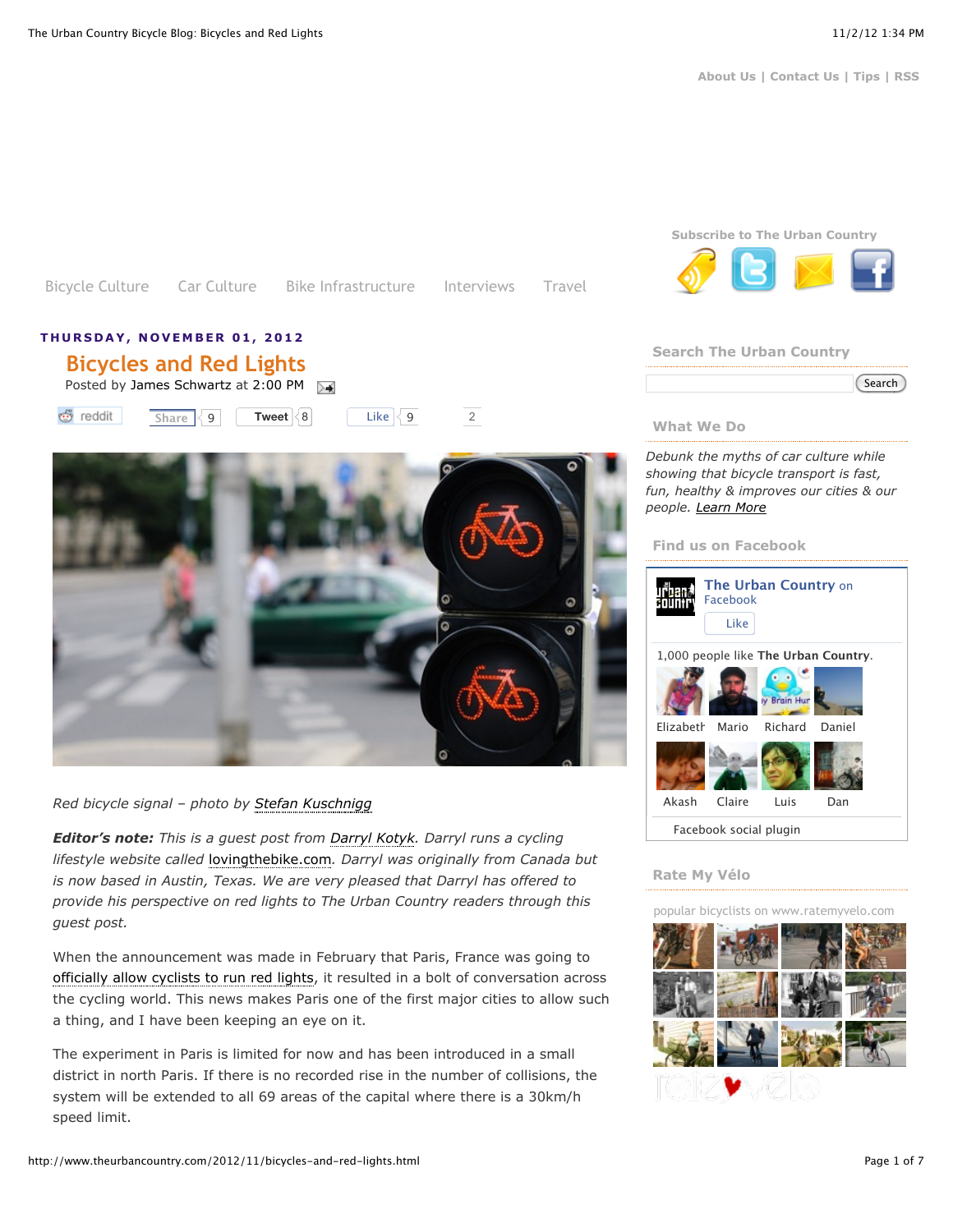

*Photo of cyclists at red light in United States by Darryl Kotyk*

Here in North America the red light laws for cyclists differ from state to state and province to province, but no matter where you are located it is a sensitive (and highly opinionated) subject between drivers and bicyclists. Just as there is a difference in laws applying to red lights, there is also a difference of opinion by cyclists and how they feel.

Although we don't have this same allowance of running red lights as what Paris is testing out, there is definitely no shortage of occurrences where a cyclist rolls on through, or hesitates slightly before going through a red.

There is also the issue of turning right on a red light and the laws again differ on this one as well. For the purposes of this article I am discussing the overall issue of cyclists and red lights, but for more on right turns on red lights be sure to check out a great article by Tom Meyers: [What a Red Light Will Cost You.](http://www.huffingtonpost.com/tom-meyers/bike-tickets-abroad-what-_b_1914552.html#slide=1569576)

[rate my velo](http://www.ratemyvelo.com/) photo of the week







# **Support Us**

*We are 100% adfree. To support our advocacy, please subscribe using the links above and consider making a donation [to our 'i share the](http://www.isharetheroad.com/) road' campaign.*



 $\overline{765}$  readers FEEDBURNER

## **Most Popular Articles**

[1. Critical Mass Carnage \(GRAPHIC](http://www.theurbancountry.com/2011/02/critical-mass-carnage.html) VIDEOS)

[2. Trashy Bike Lane](http://www.theurbancountry.com/2011/11/trashy-bike-lane.html)

[3. Anatomy of a Dutch Bicycle](http://www.theurbancountry.com/2011/01/anatomy-of-dutch-bicycle.html)

[4. Simple Tips To Make Bicycling in](http://www.theurbancountry.com/2011/04/simple-tips-making-bicycling-in-rain.html) Rain Enjoyable

[5. Safe Left Turns for Bicycles](http://www.theurbancountry.com/2010/11/safe-left-turns-for-bicycles.html)

[6. Dear Bicycle Helmet](http://www.theurbancountry.com/2012/06/dear-bicycle-helmet.html)

[7. 10 Observations About Bicycling in](http://www.theurbancountry.com/2012/03/10-observations-about-bicycling-in.html) Amsterdam

[8. Bicycling in the Winter](http://www.theurbancountry.com/2010/11/bicycling-in-winter.html)

[9. Bicycling in Toronto: Interview with](http://www.theurbancountry.com/2012/07/bicycling-in-toronto-interview-with.html) Carla Wintersgill

[10. Roads Weren't Built For Cars](http://www.theurbancountry.com/2011/07/roads-werent-built-for-cars.html)

[11. Streetcar Tracks & Bicycles](http://www.theurbancountry.com/2012/08/streetcar-tracks-bicycles.html)

[12. Saved By The Wheel Lock](http://www.theurbancountry.com/2012/09/saved-by-wheel-lock.html)

[13. Lawyer On a Bike: Interview with](http://www.theurbancountry.com/2012/07/lawyer-on-bike-interview-with-ian-flett.html) Ian Flett

[14. Dutch Cycle Chic - Toronto Style](http://www.theurbancountry.com/2010/12/dutch-cycle-chic-toronto-style.html)

[15. My Ideal World...](http://www.theurbancountry.com/2012/08/my-ideal-world.html)

[16. Barriers To Cycling: Debunking](http://www.theurbancountry.com/2009/11/barriers-to-cycling-debunking-myths.html)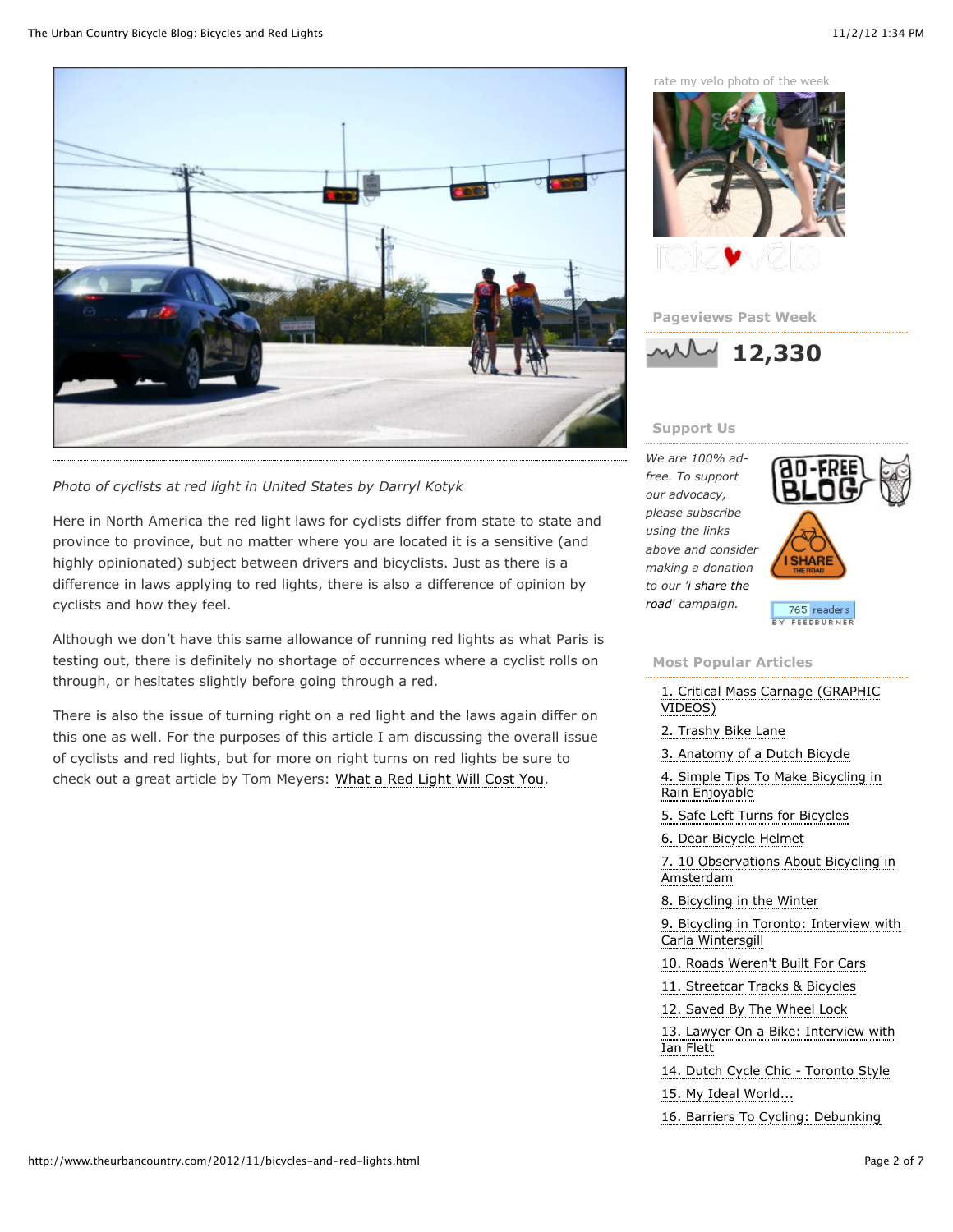

*Photo of cyclists at red light in United States by Darryl Kotyk*

I think the big question here is why, as cyclists, do some of us feel totally okay with going through a red light when we don't even think about it while driving a car?

This is a tough subject because the viewpoints of rolling through red lights differ from cyclist to cyclist. But it is safe to say that the majority of us fall into one of two opinions: those totally against it, and those who feel it is sort of a "grey" area.

I'm a bit of a rule breaking kind of guy, so here is my opinion of the whole thing. If I'm out cycling at 7:00AM on a Sunday morning and I come across a red light and can't see any civilization (cars or anything else) for miles, then I am definitely not going to sit there and wait for the thing to turn green. Basically, I feel that if someone is being smart, safe, and making an educated decision then it's all good. This applies to red lights and pretty much all things in life....in my opinion.

Many cyclists acknowledge the fact that if they obey the law and rules of the road, then vehicles will respect them. Others feel that it depends on the situation and when traffic is light or non-existent, then slowly rolling through a red is totally fine.

There are also those red light controlled by sensors in the road. Many of them are equipped to pick up the metal in a vehicle and will initiate a green light, but there are some where the sensors do not pick up that a bike is there waiting for the light to change. At times like this, a cyclist really has no other option unless they

[The Myths](http://www.theurbancountry.com/2009/11/barriers-to-cycling-debunking-myths.html)

[17. If Car Shopping Was Like Bicycle](http://www.theurbancountry.com/2012/09/if-car-shopping-was-like-bicycle.html) Shopping…

[18. Shopping Cart Bicycle Trailers](http://www.theurbancountry.com/2011/01/shopping-cart-bicycle-trailers.html)

[19. Invisible Helmet: Great](http://www.theurbancountry.com/2012/09/invisible-helmet-great-technology.html) Technology, Bad Marketing

[20. Bike Helmets Not Warranted](http://www.theurbancountry.com/2010/09/bike-helmets-not-warranted.html) [21. Brazil Critical Mass Update -](http://www.theurbancountry.com/2011/04/brazil-critical-mass-updateinterview.html) Interview With Ricardo Neis

[22. Bicycle Infrastructure Continuity](http://www.theurbancountry.com/2012/08/bicycle-infrastructure-continuity.html)

#### **Recent Comments**



[Joseph Travers](http://disqus.com/facebook-839895404/) Beautiful James. Beautiful. :)

The Urban Country Bicycle Blog: 'i [share the road' Campaign, One Year](http://www.theurbancountry.com/2012/10/i-share-road-campaign-one-year-later.html) Later  $\cdot$  [4 hours ago](http://www.theurbancountry.com/2012/10/i-share-road-campaign-one-year-later.html#comment-698628322)



So you run red lights and you support Lance Armstrong. Hmmm... I am an avid cyclist. Cyclists who run red lights contribute to the general animosity many drivers feel towards their two wheeled...

[The Urban Country Bicycle Blog:](http://www.theurbancountry.com/2012/11/bicycles-and-red-lights.html) Bicycles and Red Lights  $\cdot$  [9 hours ago](http://www.theurbancountry.com/2012/11/bicycles-and-red-lights.html#comment-698496529)



[Jonathan Rosenfeld](http://disqus.com/goose575/) I think there's something to be said for learning a particular behavior and adhering to it. We do it all of the time where we're driving--- we stop at stop signs (when no one is there)-- stop at...

[The Urban Country Bicycle Blog:](http://www.theurbancountry.com/2012/11/bicycles-and-red-lights.html) Bicycles and Red Lights  $\cdot$  [19 hours ago](http://www.theurbancountry.com/2012/11/bicycles-and-red-lights.html#comment-698265030)



[Darryl is Loving the Bike](http://disqus.com/lovingthebike/) It's great to be guest posting over here today. As you know, I'm a fan of your site and an even bigger fan of the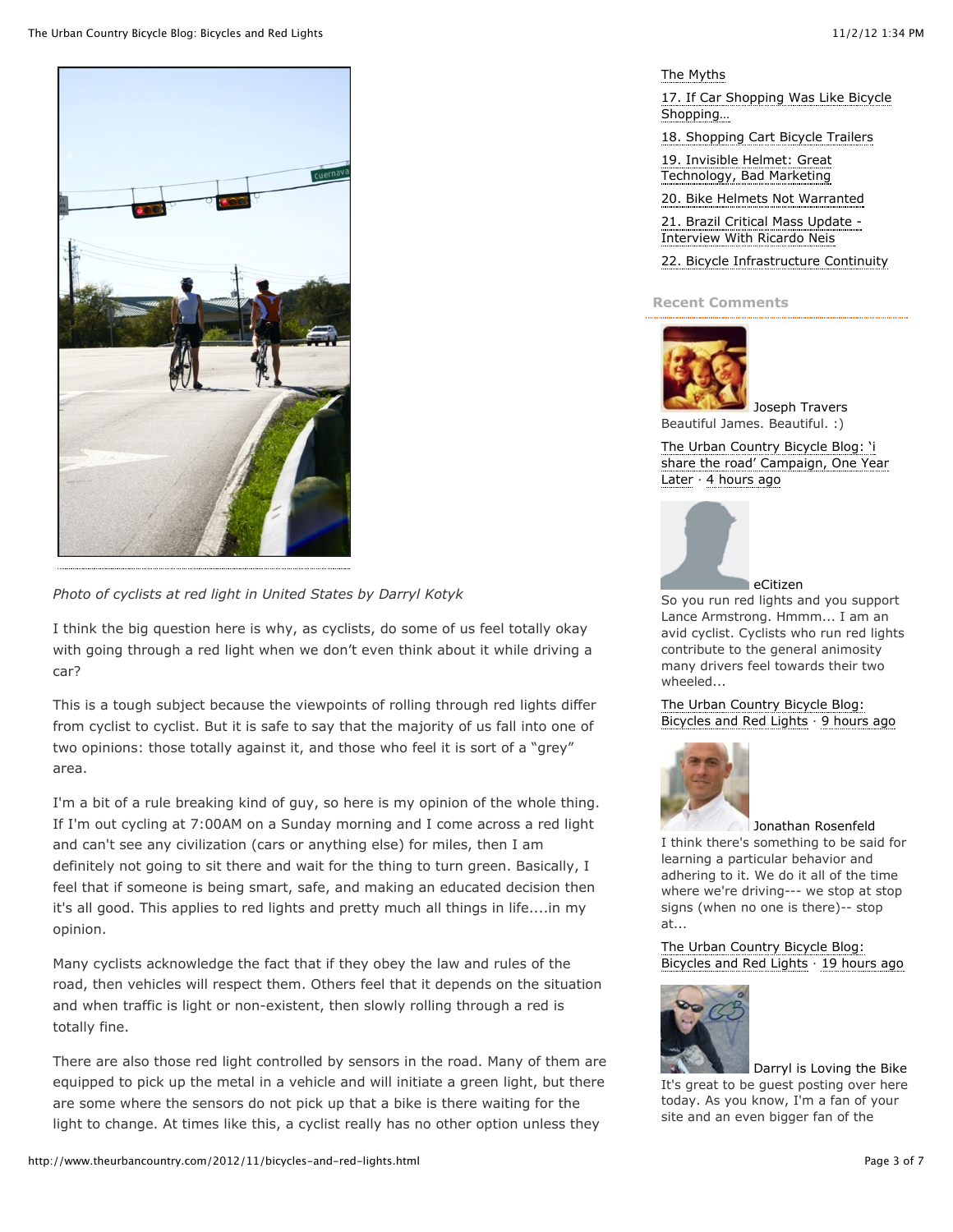choose to wait for a vehicle to come along to set off the sensor.

As [pointed out by Marc over at Bicycle Dutch,](http://bicycledutch.wordpress.com/2012/10/25/cycling-past-red-lights-its-legal-in-the-netherlands/) the Dutch have long been accommodating bicyclists at red lights; not by allowing them to pass through red lights per-say, but by building proper bicycle infrastructure that eliminates even having the urge to pass through a red light in the first place. Without requiring any new laws that pertain to red lights.

I thought it would be interesting to get the perspective of a bicycle injury lawyer on this one, so I asked my cycling friend and [Chicago bicycle accident lawyer,](http://www.rosenfeldinjurylawyers.com/practice/motor-vehicle-accidents/bicycle-accidents/) Jonathan Rosenfeld what he has to say about the red light issue:

*"Part of safe bicycling is obeying the traffic signals. In order for cyclists to help improve road safety, they need to show motorists that they are committed to following the signals themselves. By ignoring red lights, bicyclists are not only endangering their own safety, but in many respects they are perpetuating a stigma held my many drivers --- that bicyclists are simply out for their own fun."*

Here is what a few cycling friends from Facebook have to say on the whole Red Light issue:



Reasons2Ride Red means STOP...period! Whether you are riding a bike in a car on on a trike. If you scoot on a scooter or skate on a board Red means STOP...period! If you walk, run or blade, dance. prance or hop, Red means STOP...period! The simplest of all the rules of the road, no grey area, Red means STOP !... period.

20 hours ago - Edited - Unlike - Ø 3

Adam Pflug I rode mostly in suburbia, where many drivers don't know the laws. The truth is, as I approach an intersection, I check both ways for clearance. If I have it, I blow the light. I DO feel guilty about it, because I feel it violates the Share the Road philosophy. Not being in the city, I don't fear a ticket. If I don't feel I have safe clearance, I stop every time and wait for green. 20 hours ago - Unlike - 3 1



Laura Losey Faulkner If a cyclist runs a light the driver who sees it thinks 'all cyclists are jerks'. The actions of one will affect the many. If you want respect on the road then respect the rules of the road 18 hours ago - Unlike - c3 2



Louie Kirk I believe a cyclist should be able to stop then procede with caution against the light if it does not negatively affect vehicle traffic... 15 hours ago via mobile · Unlike · < 2

*For more comments from cyclists, [view the conversation on our Facebook Page](https://www.facebook.com/lovingthebike/posts/10151106415355878?notif_t=feed_comment).*

So what do drivers have to say about this issue? The generally consensus is if cyclists wish to be treated like another vehicle on the road, then they have to follow the same rules and laws that drivers are faced with.

Each time a cyclist is seen blowing through a red light, it sets things off and the red-hot battle between driver and bicyclist is further fuelled. It is definitely the case that a cyclist obeying the law pretty much goes un-noticed, but one rulebreaking rider longingly stays in the minds of drivers.

*"Not only is it unsafe for cyclists to disobey the rules of the road, it's also frustrating to drivers. Not knowing what a cyclist is going to do makes things difficult for everyone."*

bicycle lifestyle you live. Keep on being such a great promoter of a bicycle way of...

[The Urban Country Bicycle Blog:](http://www.theurbancountry.com/2012/11/bicycles-and-red-lights.html) Bicycles and Red Lights  $\cdot$  [20 hours ago](http://www.theurbancountry.com/2012/11/bicycles-and-red-lights.html#comment-698198902)



#### [James Schwartz](http://disqus.com/theurbancountry/)

In line with what Octavian said, my general philosophy in life is that if I am not harming someone else then I think it's generally okay to do something. So if there is nobody around, I don't see...

[The Urban Country Bicycle Blog:](http://www.theurbancountry.com/2012/11/bicycles-and-red-lights.html) Bicycles and Red Lights  $\cdot$  [22 hours ago](http://www.theurbancountry.com/2012/11/bicycles-and-red-lights.html#comment-698108193)

#### [Powered by Disqus](http://disqus.com/)

# **Past Articles**

- $\blacktriangledown$  [2012](http://www.theurbancountry.com/search?updated-min=2012-01-01T00:00:00-05:00&updated-max=2013-01-01T00:00:00-05:00&max-results=50) (56)
	- ▼ [November](http://www.theurbancountry.com/2012_11_01_archive.html) (2)
	- ['i share the road' Campaign, One](http://www.theurbancountry.com/2012/10/i-share-road-campaign-one-year-later.html) Year Later

[Bicycles and Red Lights](http://www.theurbancountry.com/2012/11/bicycles-and-red-lights.html)

- $\blacktriangleright$  [October](http://www.theurbancountry.com/2012_10_01_archive.html) (5)
- $\blacktriangleright$  [September](http://www.theurbancountry.com/2012_09_01_archive.html) (6)
- $\blacktriangleright$  [August](http://www.theurbancountry.com/2012_08_01_archive.html) (2)
- $\blacktriangleright$  [July](http://www.theurbancountry.com/2012_07_01_archive.html) (3)
- $\blacktriangleright$  [June](http://www.theurbancountry.com/2012_06_01_archive.html) (8)
- $\blacktriangleright$  [May](http://www.theurbancountry.com/2012_05_01_archive.html) (5)
- $\blacktriangleright$  [April](http://www.theurbancountry.com/2012_04_01_archive.html) (4)
- $\blacktriangleright$  [March](http://www.theurbancountry.com/2012_03_01_archive.html) (7)
- $\blacktriangleright$  [February](http://www.theurbancountry.com/2012_02_01_archive.html) (8)
- $\blacktriangleright$  [January](http://www.theurbancountry.com/2012_01_01_archive.html) (6)
- $\blacktriangleright$  [2011](http://www.theurbancountry.com/search?updated-min=2011-01-01T00:00:00-05:00&updated-max=2012-01-01T00:00:00-05:00&max-results=50) (103)
- $\blacktriangleright$  [2010](http://www.theurbancountry.com/search?updated-min=2010-01-01T00:00:00-05:00&updated-max=2011-01-01T00:00:00-05:00&max-results=50) (85)
- $\blacktriangleright$  [2009](http://www.theurbancountry.com/search?updated-min=2009-01-01T00:00:00-05:00&updated-max=2010-01-01T00:00:00-05:00&max-results=50) (112)
- $\blacktriangleright$  [2008](http://www.theurbancountry.com/search?updated-min=2008-01-01T00:00:00-05:00&updated-max=2009-01-01T00:00:00-05:00&max-results=50) (88)
- $\blacktriangleright$  [2007](http://www.theurbancountry.com/search?updated-min=2007-01-01T00:00:00-05:00&updated-max=2008-01-01T00:00:00-05:00&max-results=50) (75)
- $\blacktriangleright$  [2006](http://www.theurbancountry.com/search?updated-min=2006-01-01T00:00:00-05:00&updated-max=2007-01-01T00:00:00-05:00&max-results=50) (129)
- $\blacktriangleright$  [2005](http://www.theurbancountry.com/search?updated-min=2005-01-01T00:00:00-05:00&updated-max=2006-01-01T00:00:00-05:00&max-results=50) (203)
- $\blacktriangleright$  [2004](http://www.theurbancountry.com/search?updated-min=2004-01-01T00:00:00-05:00&updated-max=2005-01-01T00:00:00-05:00&max-results=50) (131)

**Friends / Cycling Related**

**[Biking Toronto](http://bikingtoronto.com/)** *44 minutes ago*

**[Cyclelicious](http://www.cyclelicio.us/)** *1 hour ago*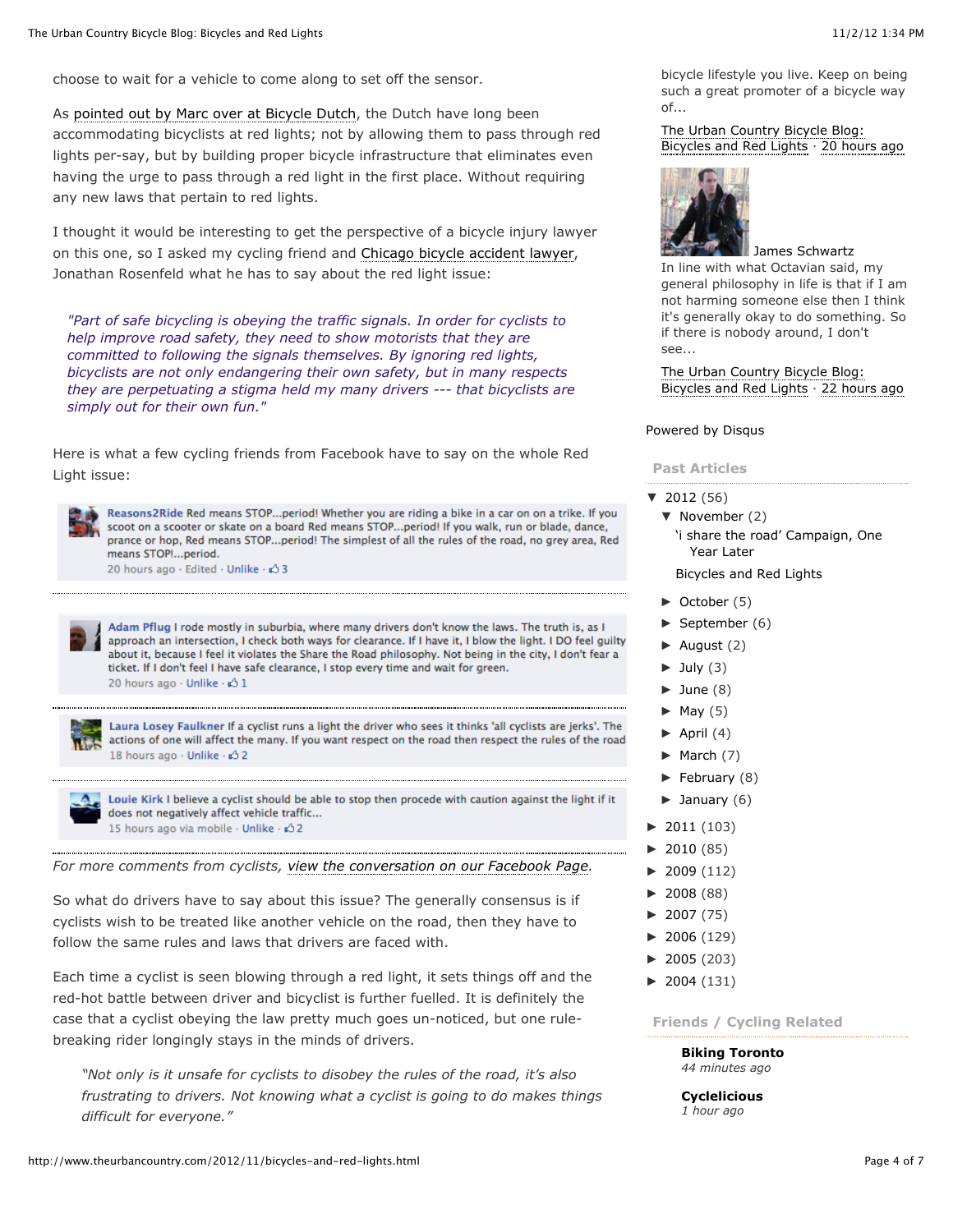- George C

*"The rules apply to everyone. If a cyclist is riding on the road, they must obey the rules of the road."*

- James N

Here is my way of putting the idea of a cyclist going through a red light in a way that might be more understandable to a driver of a vehicle. I would liken this to a driver who uses their cell phone while driving in a place where it has been made illegal. It's illegal, and very un-safe in my opinion, but many people justify their actions and continue to do this each and every day. To drivers like this, they feel that under the circumstances they are not doing anything wrong. It's the same thing with bicyclists and red lights.

In a perfect world, cyclists would have their own roads through proper bike infrastructure. But in reality, we all need to find a way to share the road and keep the peace. Let's see how this Paris idea turns out and take things from there.

*Darryl Kotyk runs a cycling lifestyle website called [www.lovingthebike.com.](http://lovingthebike.com/) At Loving the Bike they believe in living life to the fullest....on and off the Bike, and very much enjoy being a part of the incredible community of cyclists around the world.*



## **Related Articles:**

- [Paris Cyclists Allowed To Run Red Lights](http://www.theurbancountry.com/2012/02/paris-cyclists-allowed-to-run-red.html) (Feb 2012)
- [No Cars. No Traffic Signals. No Deaths.](http://www.theurbancountry.com/2011/06/no-cars-no-traffic-signals-no-deaths.html) (June 2011)
- [Responsibility & Accountability On Our Streets](http://www.theurbancountry.com/2011/04/responsibility-accountability-on-our.html) (April 2011)
- [On Scofflaw Cyclists & Exemplary Motorists](http://www.theurbancountry.com/2011/07/on-scofflaw-cyclists-exemplary.html) (July 2011)
- [Tell Cyclists To Follow The Rules](http://www.theurbancountry.com/2011/11/tell-cyclists-to-follow-rules.html) (Nov 2011)
- [Bicyclists Must Obey Laws If They Want to Share the Roads](http://www.theurbancountry.com/2011/02/bicyclists-must-obey-laws-if-they-want.html) (Feb 2011)

podcast

[Subscribe to this](http://www.blissstream.com/soundcloud/upload?url=http://www.theurbancountry.com/2012/11/bicycles-and-red-lights.html&siteId=theurbancountry.fm&month=tp://www.theurbancountry.com/2012/#) **Listen to more posts at [TheUrbanCountry.fm](http://www.blissstream.com/station/theurbancountry.fm/)** | Powered by **BlissStream** 

**Spacing Toronto • [understanding the urban](http://spacingtoronto.ca/) landscape** *2 hours ago*

**[Situp-cycle.com](http://www.situp-cycle.com/)** *6 hours ago*

**[Cycle Space](http://cycle-space.com/)** *7 hours ago*

**[Take the Lane](http://therecord.blogs.com/take_the_lane/)** *17 hours ago*

**[Copenhagenize.com - The](http://www.copenhagenize.com/) Copenhagen Bike Culture Blog** *20 hours ago*

**[A view from the cycle path -](http://www.aviewfromthecyclepath.com/) David Hembrow** *1 day ago*

**[Freedom Cyclist v Helmet](http://freedomcyclist.blogspot.com/) Laws** *2 days ago*

**[Urban Simplicity](http://www.urbansimplicity.com/)** *2 days ago*

**[My Wheels are Turning](http://mywheelsareturning.com/)** *3 days ago*

**[rate my vélo](http://www.ratemyvelo.com/)** *4 days ago*

**[I Bike T.O.](http://www.ibiketo.ca/)** *5 days ago*

**[Biking In Dallas](http://www.bikingindallas.com/)** *3 weeks ago*

**[TORONTO CYCLE STYLE](http://www.416cyclestyle.com/) 416Cyclestyle**

*4 weeks ago*

**[Independent Country](http://independentcountry.blogspot.com/)** *5 weeks ago*

**[bikeroots](http://www.bikeroots.ca/)** *2 months ago*

**[The City Cyclist](http://thecitycyclist.blogspot.com/)** *3 months ago*

**[georgepechtol.com](http://www.georgepechtol.com/)** *5 months ago*

**District Citizen Cycling: [Vincent Gray and DC bike](http://dccycling.blogspot.com/) lanes** *8 months ago*

**[Amsterdamize](http://amsterdamize.com/)** *10 months ago*

**[Bicycling is Better](http://mighkwilson.com/)** *11 months ago*

**[Simply Bike](http://simplybike.wordpress.com/)** *1 year ago*

**[New York Cycle Chic](http://nycyclechic.blogspot.com/)**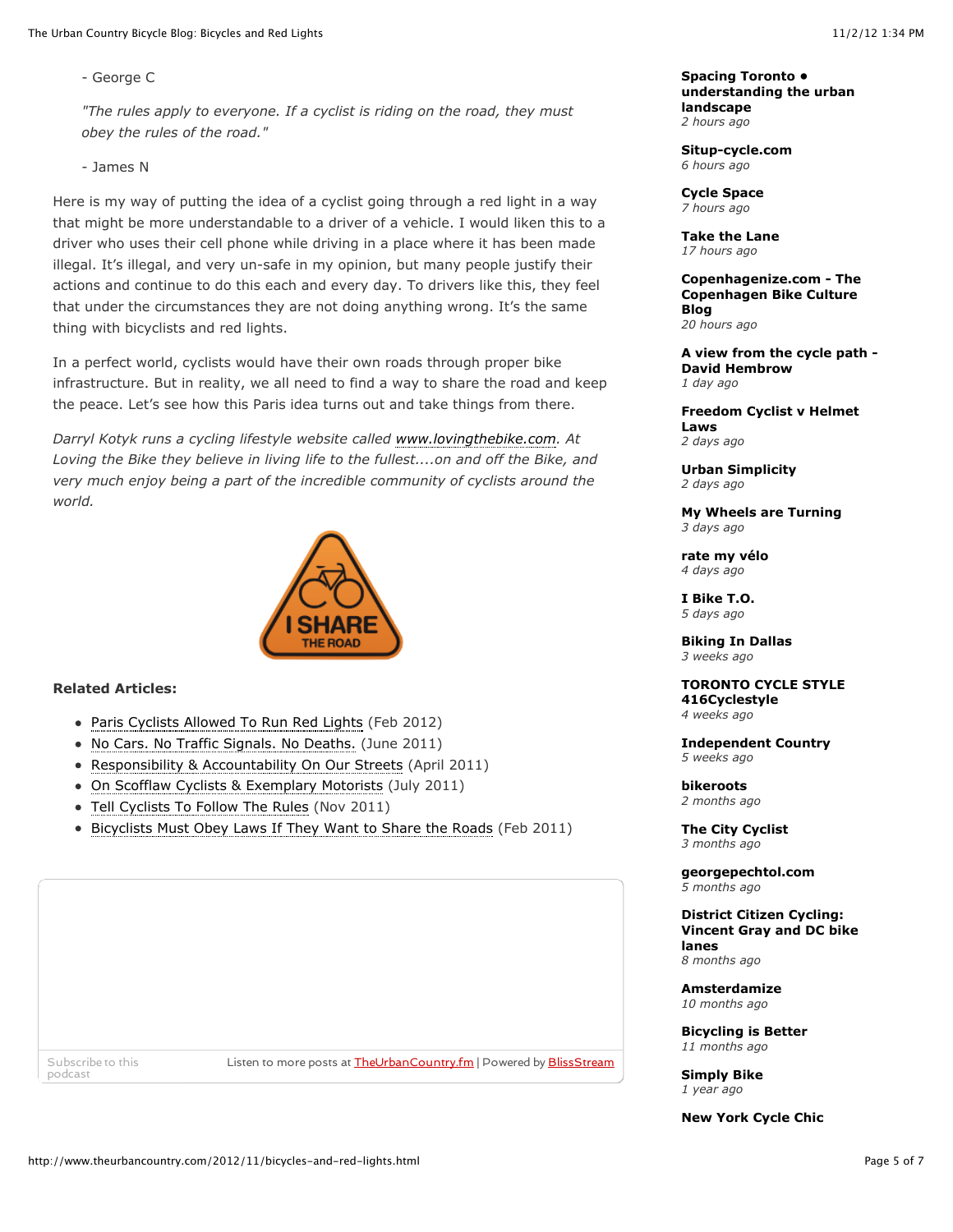